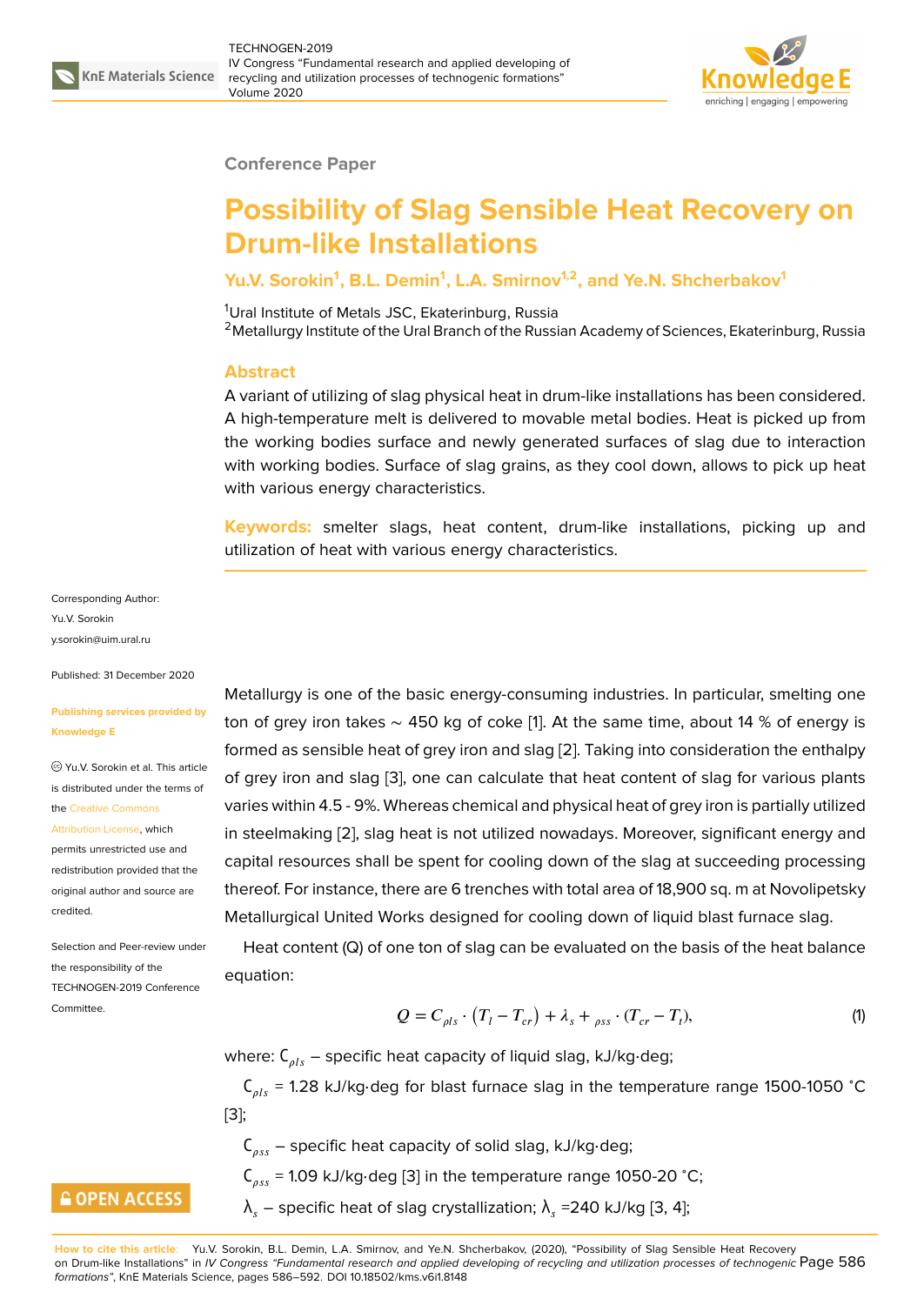$\mathsf{T}_l$  – slag temperature at the furnace outlet, °C. T<sub>l</sub> = 1500 °C;

 $T_t$  – slag final temperature, °C. T<sub>t</sub> = 20 °C;

 $T_{cr}$  – crystallization temperature, °C. T<sub>cr</sub> = 1050 °C.

It is of common knowledge that specific heat capacities are a function of temperature. However, it is averaged values for a certain temperature range that are usually taken for engineering calculations.

Substituting the known values in Equation (1) we obtain:

Q = 1.28⋅(1500-1050)+240+1.09⋅(1050-20)=1939 kJ/kg=1.939 GJ/t

These estimated parameters conform to the data [5–7].

From the graph of slag output from a blast furnace of volume 3.2 thou.  $\mathsf{m}^{3}$  (Fig. 1) it is follows that its mass from each heat is equal to ∼ 192 t, and Q = 192⋅1.9=364.8 GJ, or 12.4 t of coal equivalent (1 t of coal equivalent is equ[al t](#page-5-3)[o](#page-5-4) 29.3 $\cdot$ 10 $^{\rm 9}$  J) is lost with it. For a year, 21304322 GJ or 72416 tons of coal equivalent will be lost with slag from one blast furnace of volume 3.2 thou.  $m^3$ .



**Figure** 1: Graph of slag output from a blast furnace of volume 3.2 thou. m<sup>3</sup> Интенсивность выхода шлака = Slag output intensity, tons/min; Пиковое значение = Peak value; Mаксимальное значение = Maximum value; Среднее значение = Average value; Начало выпуска = Beginning of discharge; Начало выхода шлака = Beginning of slag output; Время, мин = Time, min; Kонец выпуска = End of discharge; Начало следующего выпуска = Beginning of next discharge.

As an example of possibility to utilize heat, use of a unit with a ball heat-storing head [8] has been considered, which was developed by Ural Institute of metals and realized on Baostal United Works (PRC) for recycling of steelmaking slags but without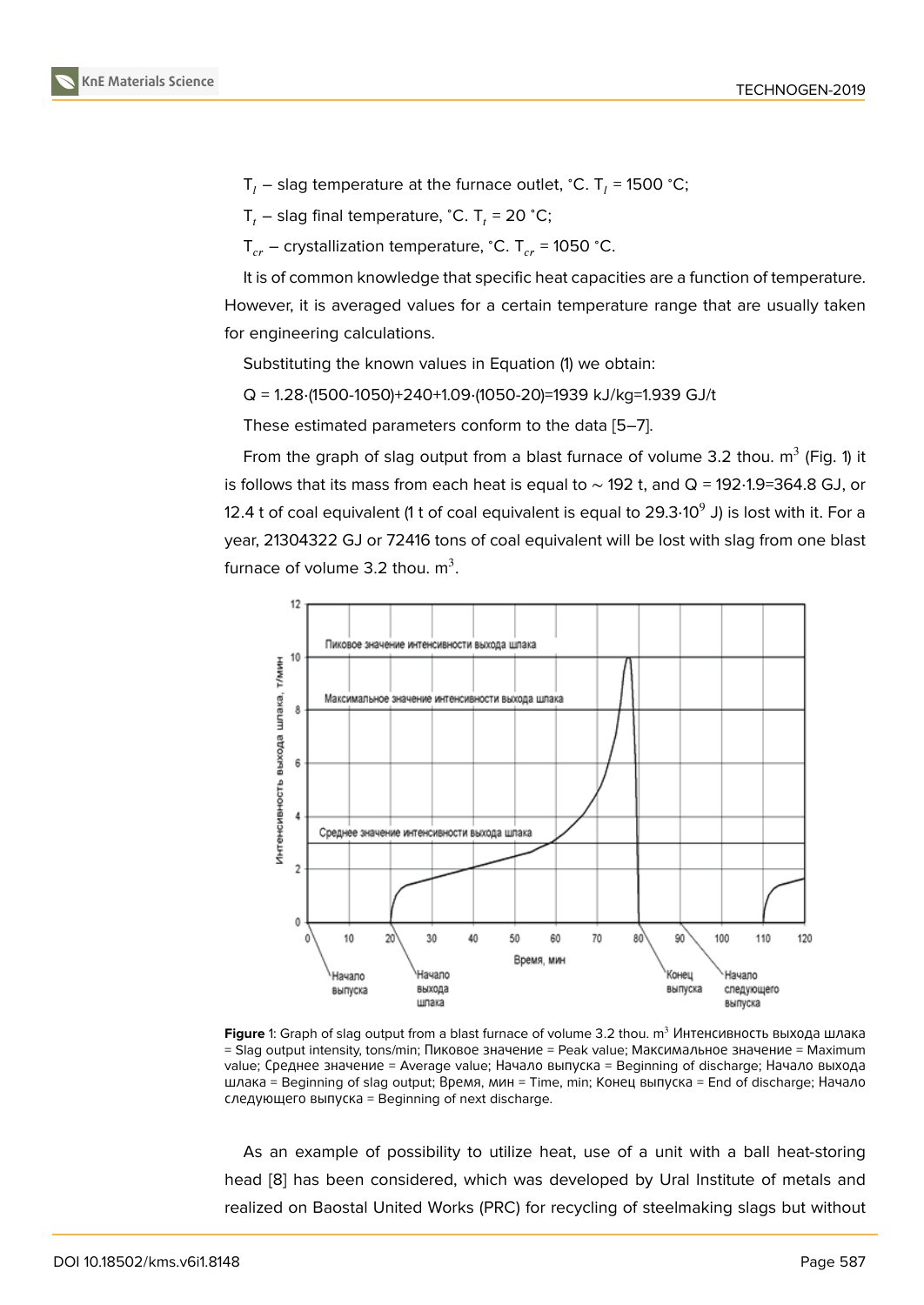

heat removal (Fig. 2). The slag melt was cooled down by delivery of water into a drum and a rotary elevator. To maximally cool down balls and structural elements of the unit, the fixed and rotary walls and balls, water delivery is envisaged. Additionally, balls are cooled with water to temperature 20 <sup>∘</sup>C in two chambers and to 50 <sup>∘</sup>C in the drum. The temperature of the rotor and drum fixed wall does not exceed 200 °C. The cooled slag temperature shall be equal to ∼ 50 <sup>∘</sup>C.



**Figure** 2: Structural layout of a drum-like installation for recycling smelter slags in molten state. 1-fixed wall support; 2-fixed wall; 3-annular chamber; 4, 10-bandage; 5-working bodies of heat-storing head; 6-fire bars; 7-off-loading drum shelf; 8-movable chamber for cooling of working bodies; 9-toothed wheel; 11 outlet channel; 12-steam removal manifold; 13-manifold support; 14-support roller; 15-water level in movable chamber; 16-cylindric shell ring of off-loading drum; 17-tapered shell ring of off-loading drum; 18-annular chamber cells.

In general, the installation heat balance may be put down as follows:

$$
Q = Q_{rad} + Q_d + Q_{wt} + Q_b + Q_{sam} + Q_{pr},
$$
\n(2)

where  $\mathsf{Q}_{rad}$  – losses of slag heat through radiation will be about 10 % from the slag heat content;

 $Q_d$  – amount of heat spent for heating of the drum and fixed jaw;

 ${\sf Q}_{wt}$  – amount of heat spent for heating ( ${\sf Q}_{h}$ ) and evaporation ( ${\sf Q}_{evp}$ ) of water;

 $Q_b$  – amount of heat spent for heating of the drum's balls;

 $Q_{\text{sam}}$  – amount of heat withdrawn from the installation by steam-air mixture;

 $Q_{pr}$  – amount of heat withdrawn from the drum together with slag products.

The analysis shows that for heat recovery it is possible, in general, to use the heat spent for heating (Q $_h$ ) and evaporation (Q $_{evp}$ ) of water, the heat withdrawn from the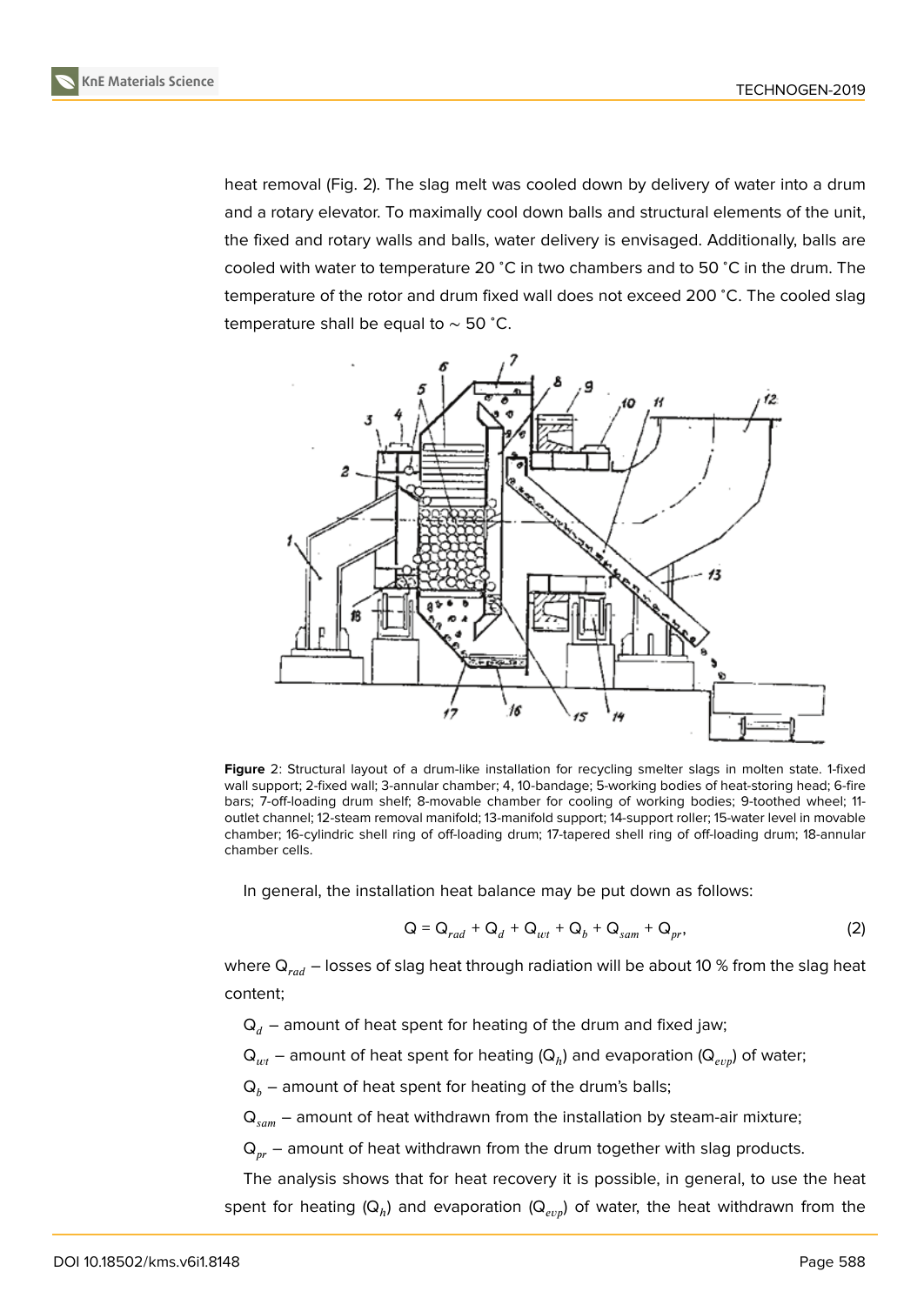installation by steam-air mixture, plus the heat withdrawn from the drum together with slag products. The installation design assumes generating of "cold" slag products upon cooling thereof in a drum-like elevator; thus the heat of heated water and steam-air mixture will be of interest for heat recovery. Such heat can also be used for household and business needs.

Calculation of certain components of Equation (2) was performed by conventional heat balance formulae and would not be given in this paper. To evaluate the amount of heat picked up by the balls it is necessary to determine average temperatures the balls will be heated up being in contact with slag, which are in the drum and delivered upon after-cooling in additional cooling chambers.

Temperatures in the centre and on the surface of the ball, which is placed in a variating temperature environment, were determined within a time span τ with taking into consideration graphic indicators for identifying of dimensionless temperature [9, 10]. With a reasonable accuracy, evaluation of these parameters was performed with assuming the scheme of cylinder cooling at the non-stationary mode [10] with radius r = 0.0625 m. It is assumed for calculation:  $\lambda$  = 37.2 W/m⋅deg – thermal conductiv[ity](#page-6-0) [co](#page-6-1)efficient of steel,  $a$  = 6.94⋅10<sup>-6</sup> m<sup>2</sup>/sec [11] – thermometric conductivity coefficient,  $a'$ = 580 W/m<sup>2</sup>·deg [12] – coefficient of heat transfer from slag to steel.

At the moment when slag comes in contact with cold balls the latter will get covered with a crust of crystallized oxides. As he[at](#page-6-2) from the melt to the ball is transferred via the slag layer soli[dif](#page-6-3)ied on the ball surface and depends only on properties of materials and duration of their contact, the melt amount (intensity of the melt delivery into the installation) will not influence the balls heating temperature.

In this case, the task will boil down to determining of the temperature in the centre and of the surface of the ball in  $T = 8$  s (the time of slag staying inside the drum), of them for 4.3 s, the balls move on the surface (generatic) of the all head on contact with slag, and 3.7 s on the drum generatic in contact with the drum fire bars until the moment of balls cleaning from the slag crust. Temperatures in the centre  $(t_{r=0})$  and on the surface (t $_{r=ro}$ ) were determined by means of graphs  $\theta_{r=o}$  =  $\mathsf{F}_1(\mathsf{B}_i.\mathsf{F}_o)$  and  $\theta_{r=ro}$  =  $\mathsf{F}_2(\mathsf{B}_i.\,\mathsf{F}_0)$  [8]. For balls delivered from after-cooling zones, temperature in the centre of the ball will be equal to t<sub>r=0</sub> =123 °C; on the ball surface t<sub>r=ro</sub>=411 °C. Consequently, for the balls which are cooled in the drum only:  $t_{r=0}$  = 150 °C, and  $t_{r=r_0}$  = 430 °C. Taking into acco[un](#page-5-5)t the linear temperature change in the ball, one may assume balls cooled down to 20 <sup>∘</sup>C will have the average temperature  $t_{20}=267$  °C, and those cooled in the drum only –  $t_{50}=290$ <sup>∘</sup>C.

From the heat balance equation it follows that such components as  $Q_{rad}$ ,  $Q_d$   $\mu$   $Q_b$  are characteristics of the installation. Recovery of heat of the steam-air mixture, water and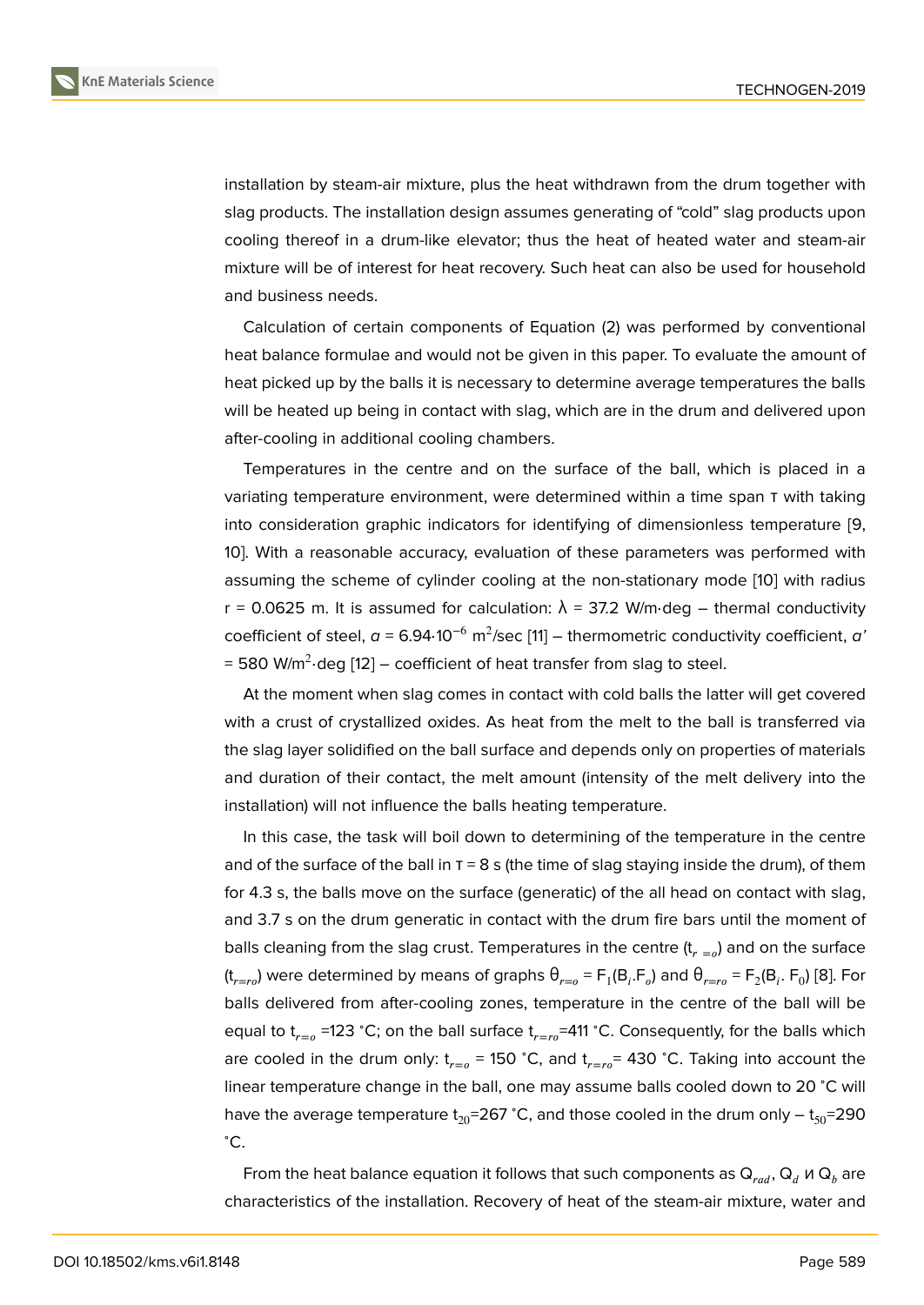slag products is seen as a realizable task. The most essential element with the help of which one can influence the amount of heat suitable for heat recovery is the slag products temperature which depends on the water flowrate and intensity of the melt delivery into the installation. The drum-like installation with elevator wheel envisages cooling of slag products therein to low temperatures (50 degrees) and can be applied for generating low-temperature heat for household needs.

In this connection, a new design of the installation [13] excluding the drum elevator was developed and tested in industrial environment. The new experimental industrial installation was tested in industrial environment at recycling of steelmaking slags from aggregates of extra-furnace steel processing, ferroallo[y a](#page-6-4)nd copper-smelter slags.

The slag after cooling and crushing in the drum (rotor) will be delivered to the transporter. The slag temperature after the drum may practically reach the temperature of the melt crystallization. Further cooling to necessary parameters will be performed on the conveyor. Thus, apart from low-temperature heat transfer agents (water, steam-air mixture) suitable for household needs, it is possible to obtain high-energy heat transfer agents for generating electric power and process heating of raw stock materials.

The highest energy potential can be obtained at the stage of melt crystallization and from slag coming out of the drum. There are multiple variants of designs of heat exchangers with direct and reverse flow of gas and slag and with suction of gas through the hot slag layer [14]. Heat extraction is realized on the principle of pseudoliquid layer or transfer aggregates. After that, the hot gas will be delivered to power-generating units for electric power generation.

Thereafter, extr[act](#page-6-5)ion of so-called process heat occurs in the temperature range from 250 to 450 °C. This heat can be utilized for preheating of blast to melting units, heating of furnace charge, etc. At the last stage communal heat with temperature to 100 <sup>∘</sup>C and higher will be extracted which can be used for heating rooms and other purposes.

Evaluation of the heat balance speaks for the fact that about 63 % of slag melt heat can be utilized on installations of such a kind, including 22,5 % of power generating and thermotechnical heat, and 18 % of communal heat. Thus, supplementing of a drum-like installation with units for extraction of slag heat will allow to arrange the process of rational utilization of the heat potential [15]. However, it is worth noting that designing of each heat recovery related unit shall be solved in accordance with construction features of the drum-like installation, and heat parameters of the slag melt, slag products, balls, shipment terms, etc. shall be taken int[o a](#page-6-6)ccount. See Fig. 3 where one of variants of the installation layout with heat-exchanging gears is shown.

The new technology of slag melts recycling in drum-like installations with a heatstoring head allows not just to produce commercial slag products from melts directly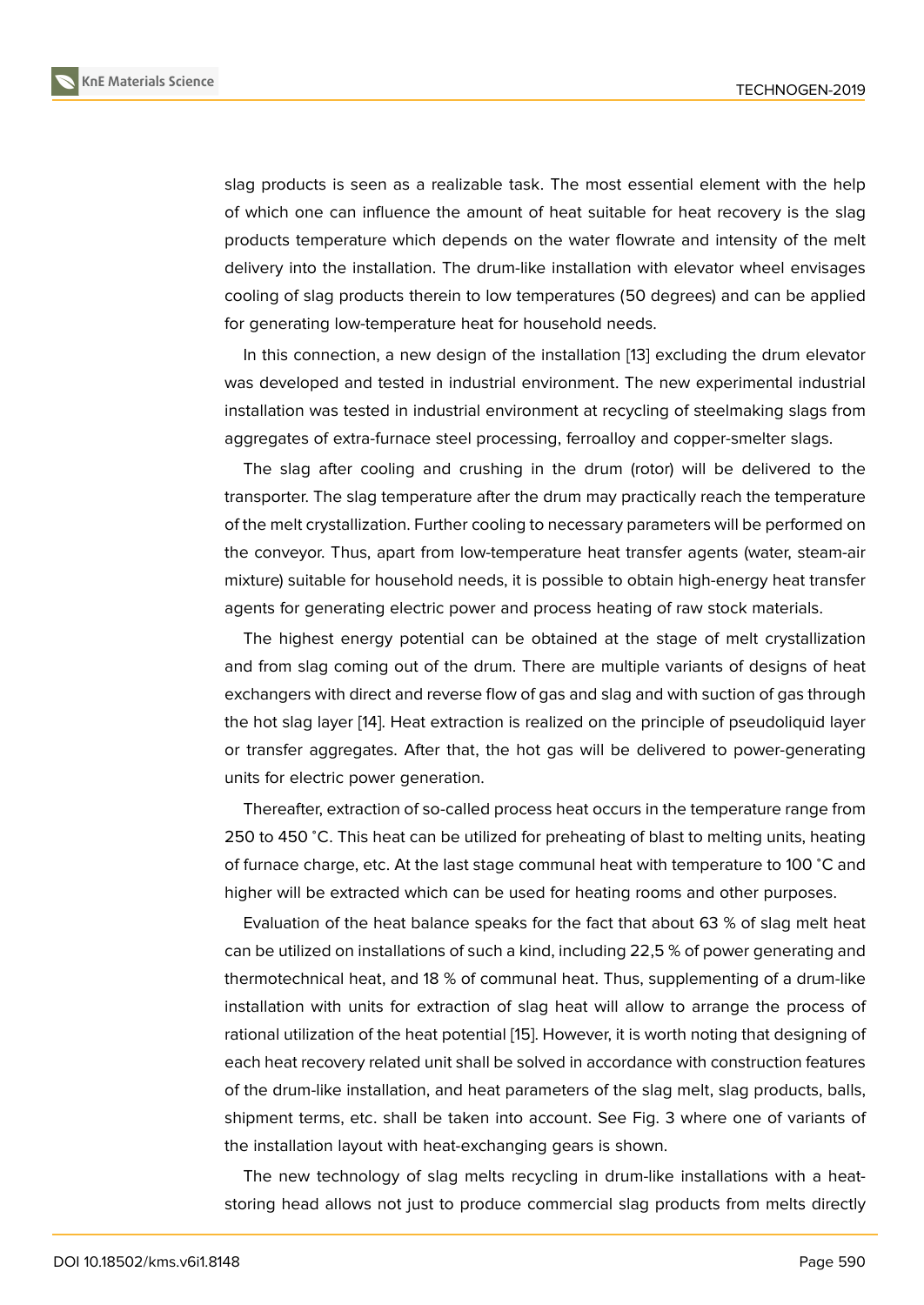





but also creates conditions for extraction and recovery of power-generating, process and communal heat from recycled slag melts.

**Figure** 3: Installation for slag recycling with heat recovery

## **References**

- <span id="page-5-0"></span>[1] Volkov, Y. P., Shparber, L. Y. and Gusarov, A. K. (1986). *Blast Furnace Technologist. Reference book*. Moscow: Metallurgy, p. 263.
- <span id="page-5-1"></span>[2] Hille, H., *et al*. (1997). Modern Aspects of Development of Blast Furnaces in the World. *Ferrous metals*, issue 8, pp. 10-18.
- <span id="page-5-2"></span>[3] Filatov, A. D., *et al*. (1972) Determination of Ladle Residues and Ways of Reducing Thereof. In *Collected Papers: Ferrous Smelter Slags, Their Recycling and Application*. Sverdlovsk: UralNIIChM, vol. 14. pp. 85-92.
- [4] Tsymbal, G. L., *et al*. (1980). Ways to Intensify the Run of Large-Volume Blast Furnaces. *Karaganda Metallurgical United Works*, issue 6. pp. 459-464.
- <span id="page-5-3"></span>[5] Vegman, Y. F. (1981). *Brief Reference Book of a Blast Furnace Operator*. Moscow: Metallurgy, p. 240.
- [6] Urbanovich, G. I., *et al*. (2008). Heat Losses with Liquid Blast Slags and Technical Solutions for Reducing Thereof. *Ferrous Metallurgy Bulletin*, issue 7, pp. 51-55.
- <span id="page-5-4"></span>[7] Dongsheng, X. (2008, October). Sharif Jahanshahi Waste Heat Recovery from Molten Slags. Presented at *4th International Congress on the Science and Technology of Steelmaking, Gifu, Japan*. pp. 674-677.
- <span id="page-5-5"></span>[8] Patent RU No. 2018494 Method of slag recycling and an installation for realization thereof. Shkolnik, Y. S., *et al*. Filed 5045809/33, on 20.04.1992, Publication on 30.08.1994. Bulletin No. 16.